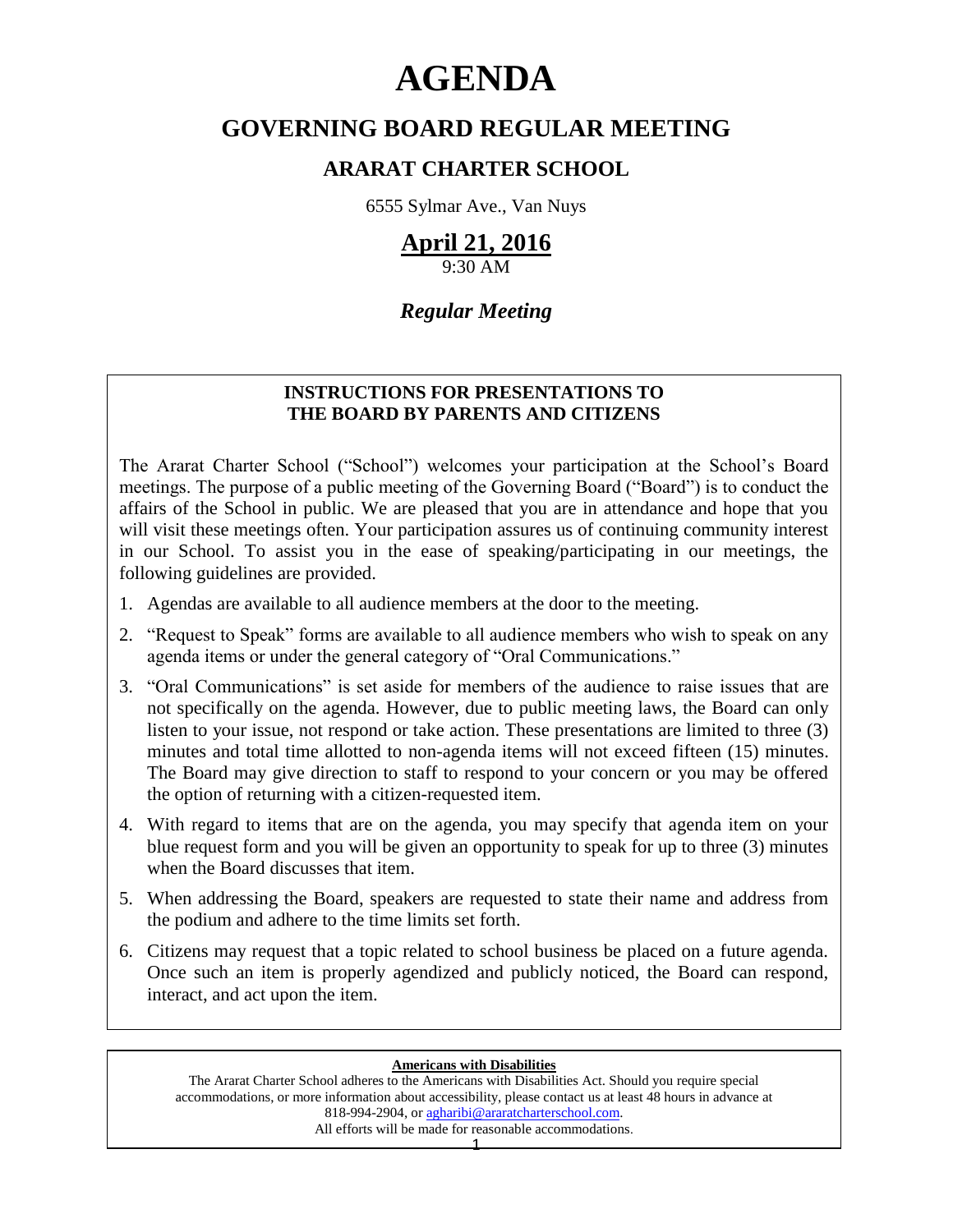#### **I. OPEN SESSION**

#### **A. CALL TO ORDER:**

Meeting was called to order by Board Chairperson, Dr. Berjouhi Koukeyan at \_\_\_\_ am.

#### **B. ROLL CALL**

| Absent  |
|---------|
|         |
|         |
|         |
|         |
|         |
|         |
|         |
|         |
|         |
| Present |

#### **C. APPROVAL OF MINUTES OF BOARD MEETING OF MARCH 19, 2016**

Moved by: Seconded by: Vote: Vote:

#### **II. COMMUNICATIONS**

#### **A. ORAL COMMUNICATIONS:**

*Non-agenda items: no individual presentation shall be for more than three (3) minutes and the total time for this purpose shall not exceed fifteen (15) minutes. Ordinarily, Board members will not respond to presentations and no action can be taken. However, the Board may give direction to staff following a presentation.*

#### **B. FOR INFORMATION: CHAIRPERSON'S REPORT**. (Attachment)

- **1. Update Regarding the Leasing/Purchasing and Financing of a Facility**
- **3. Update on LAUSD Annual Review/Governing Board**
- **4. Update on LCAP**
- **5. Update on Finance Committee**

#### **C. FOR INFORMATION: PRINCIPAL'S REPORT.** (Attachment)

*This is a presentation of information that has occurred since the previous Board meeting. (Per attached report)*

- **1. Update on Calendar of Events**
- **2. Update on School Activities**
- **3. Update on LCAP**
- **4. Update on Lottery**

#### **D. FOR INFORMATION: FINANCIAL REPORT**

- *This is an update from what has transpired since the last board meeting.*
- **1. Budget to Date Update from Edtec**

#### **III. CONSENT AGENDA ITEMS**

*All matters listed under the consent agenda are considered by the Board to be routine and will be approved/enacted by the Board in one motion in the form listed below. Unless specifically requested by a Board member for further discussion or*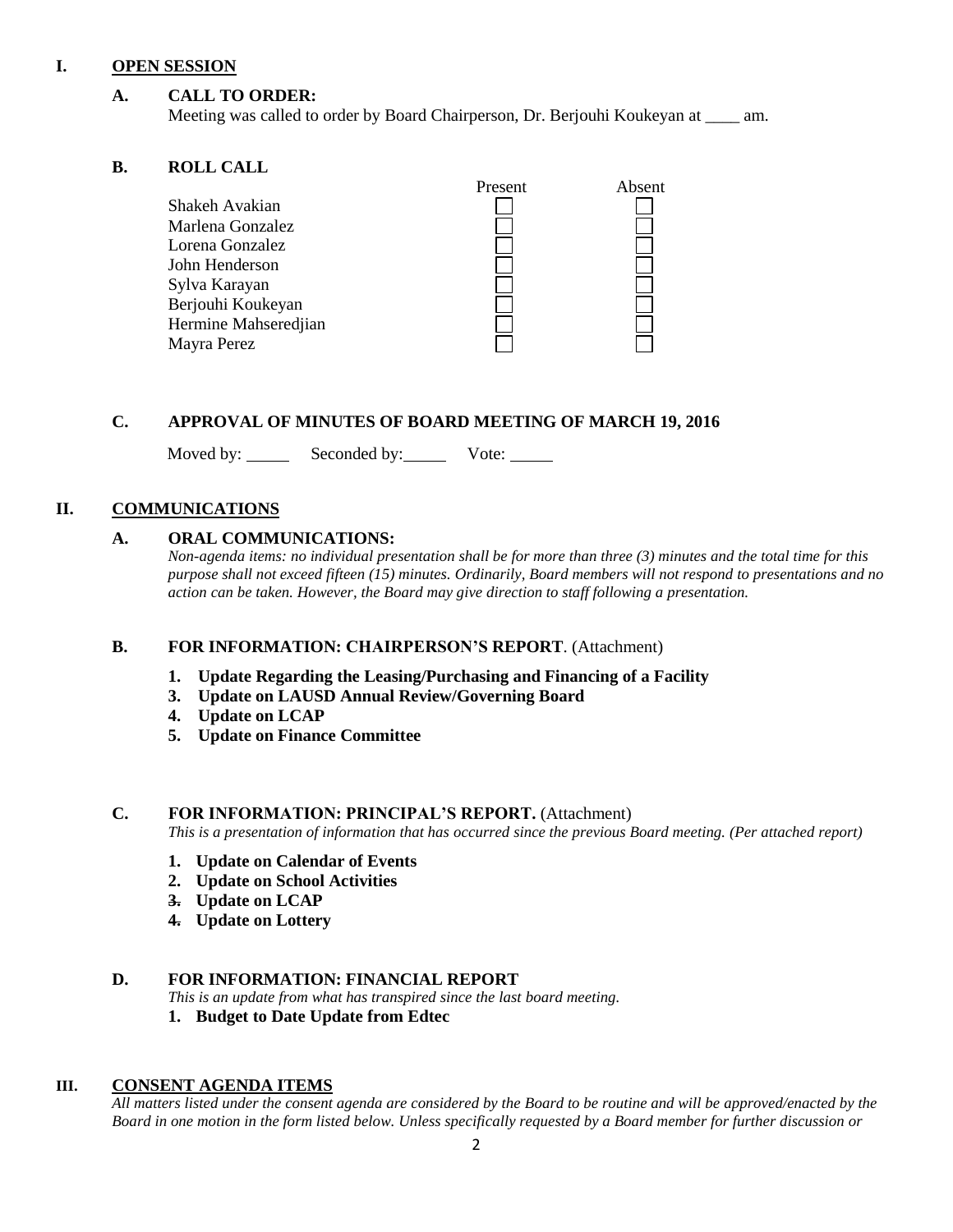*removed from the agenda, there will be no discussion of these items prior to the Board votes on them. The Principal recommends approval of all consent agenda items.*

#### **IV. ACTION ITEMS**

#### **A. Approval is Requested for Charter Life Recommend approval**

 Motion by: Seconded by: Vote:

#### **B. Approval is Requested for 2016-2017 COLA Recommend approval**

 Motion by: Seconded by: Vote:

#### **V. INFORMATION ITEMS**/**POSSIBLE ACTION:**

- **A. Update for Special Education 2016-2017; RSP teacher, BII**
- **B. Update on AB 375 Pregnancy Law**
- **C. Update on Food Services for 16-17**
- **D. Association Update**

#### **VI. CLOSED SESSION**

*Adjourned to Closed Session at\_\_\_\_\_\_\_\_\_\_\_\_ to consider and/or take action upon any of the following items:*

#### **Public Employee Employment (G.C. 54957)**

Title:

- **Certificated Employment Update 16-17**
- **Classified Employment Update 16-17**
- **Payroll Procedure Update**

#### **Conference with Legal Counsel: Anticipated Litigation**

Possible litigation pursuant to (2) or (3) of subdivision (d) of section 5495956.9: two cases

#### **VII. PUBLIC SESSION – REPORT OUT OF CLOSED SESSION**

The Governing Board will report out any action taken in closed session, if any.

The meeting was reconvened to open session at .

#### **V. FUTURE AGENDA ITEMS**

*The Board will consider items for future Board Meeting Agendas.*

#### **VI. NEXT BOARD MEETING DATE:**

May 21, 2016, 9:30 am at the ACS 1 Campus